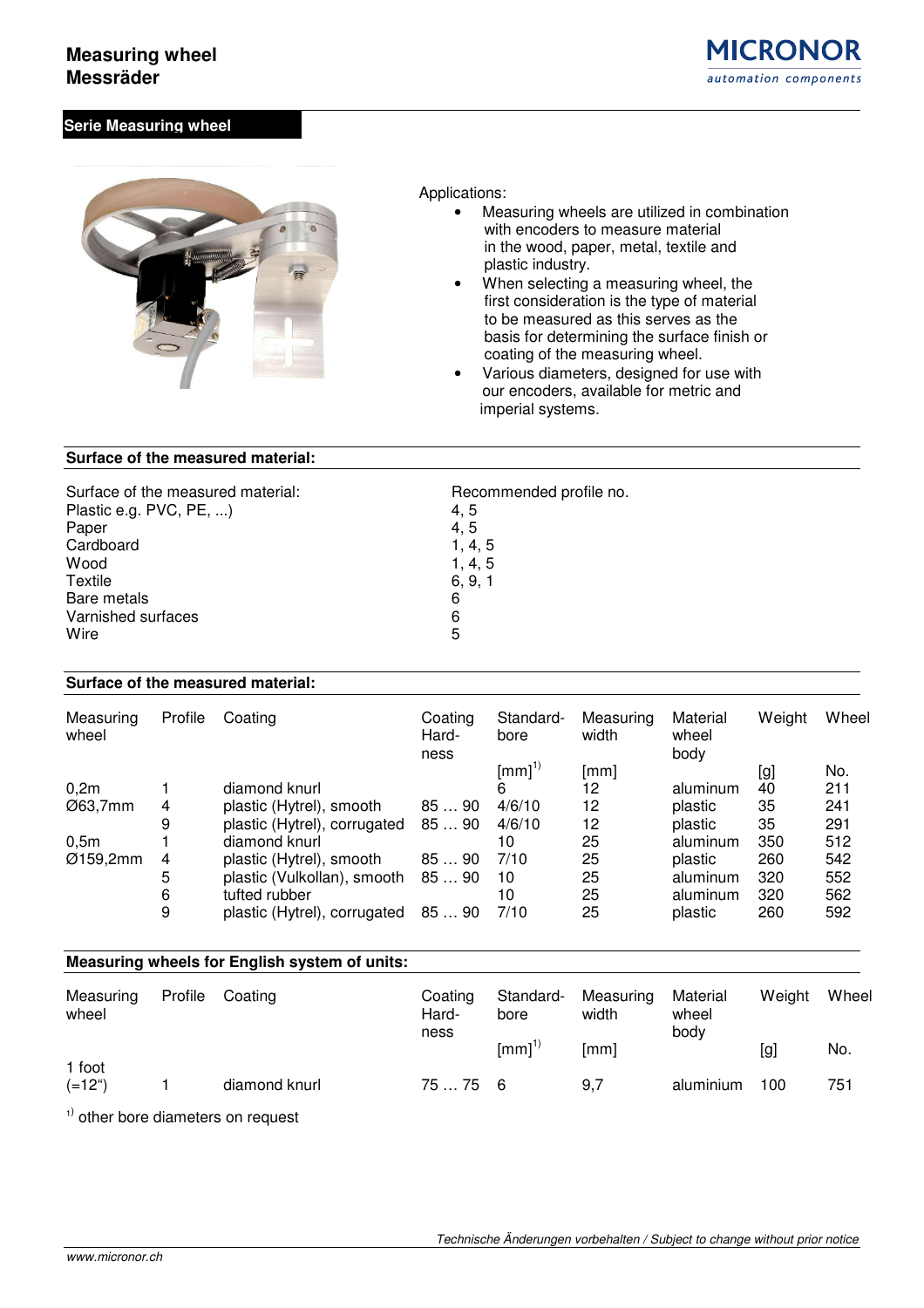**Serie Measuring wheel**

**MICRONOR** automation components

#### **Please note:**

If a measuring wheel is mounted directly on the shaft of a rotary encoder, the pressure force between the measuring wheel and measured material should not exceed the radial shaft load listed in the data sheet of the encoder. In addition, the measuring wheels can only be used for in-house purposes which are not subject to the stipulations of the German calibration code.

### **Dimensions spring encoder arm:**

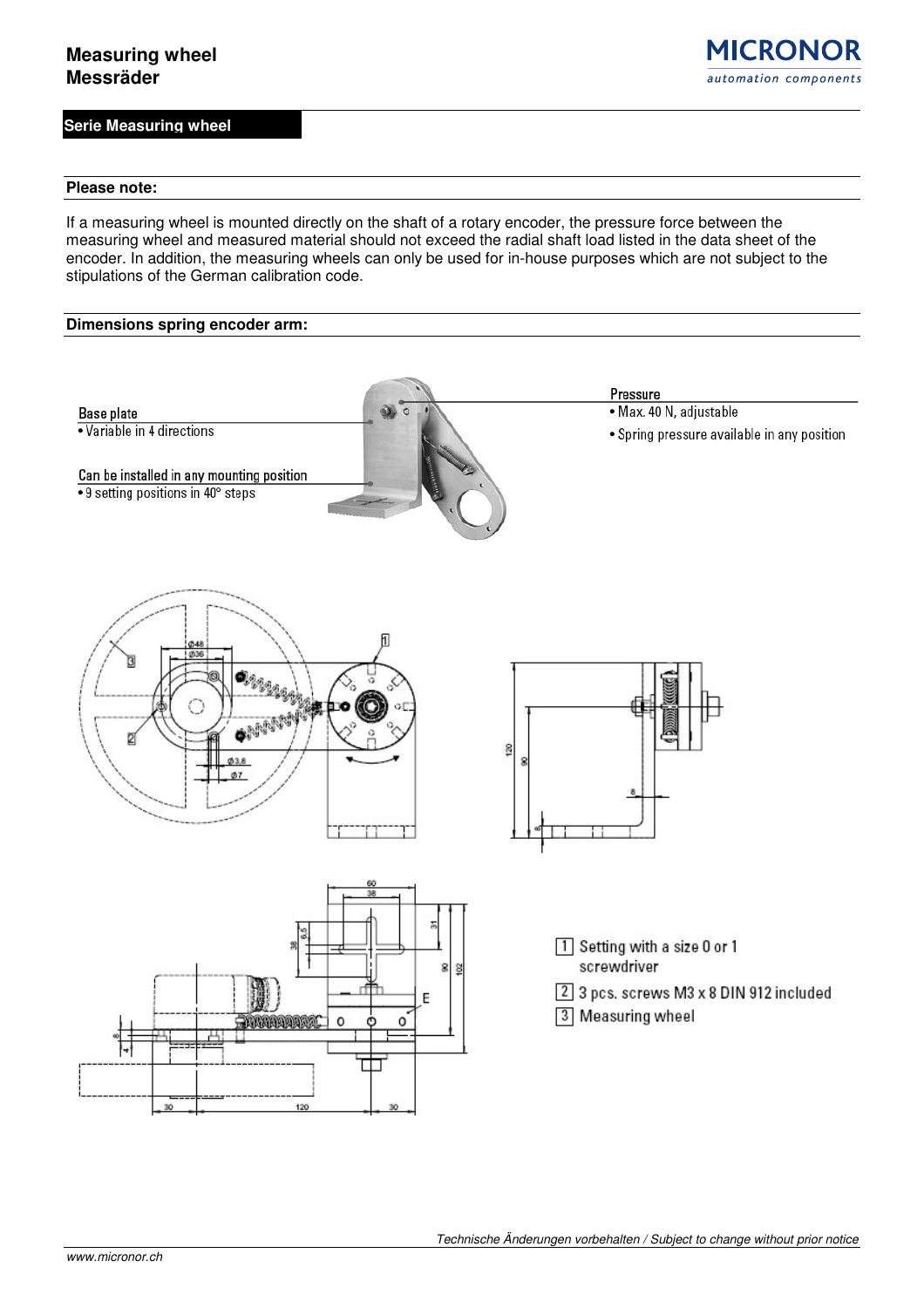# **Serie Measuring wheel**



**Dimensions measuring wheels:** 





12